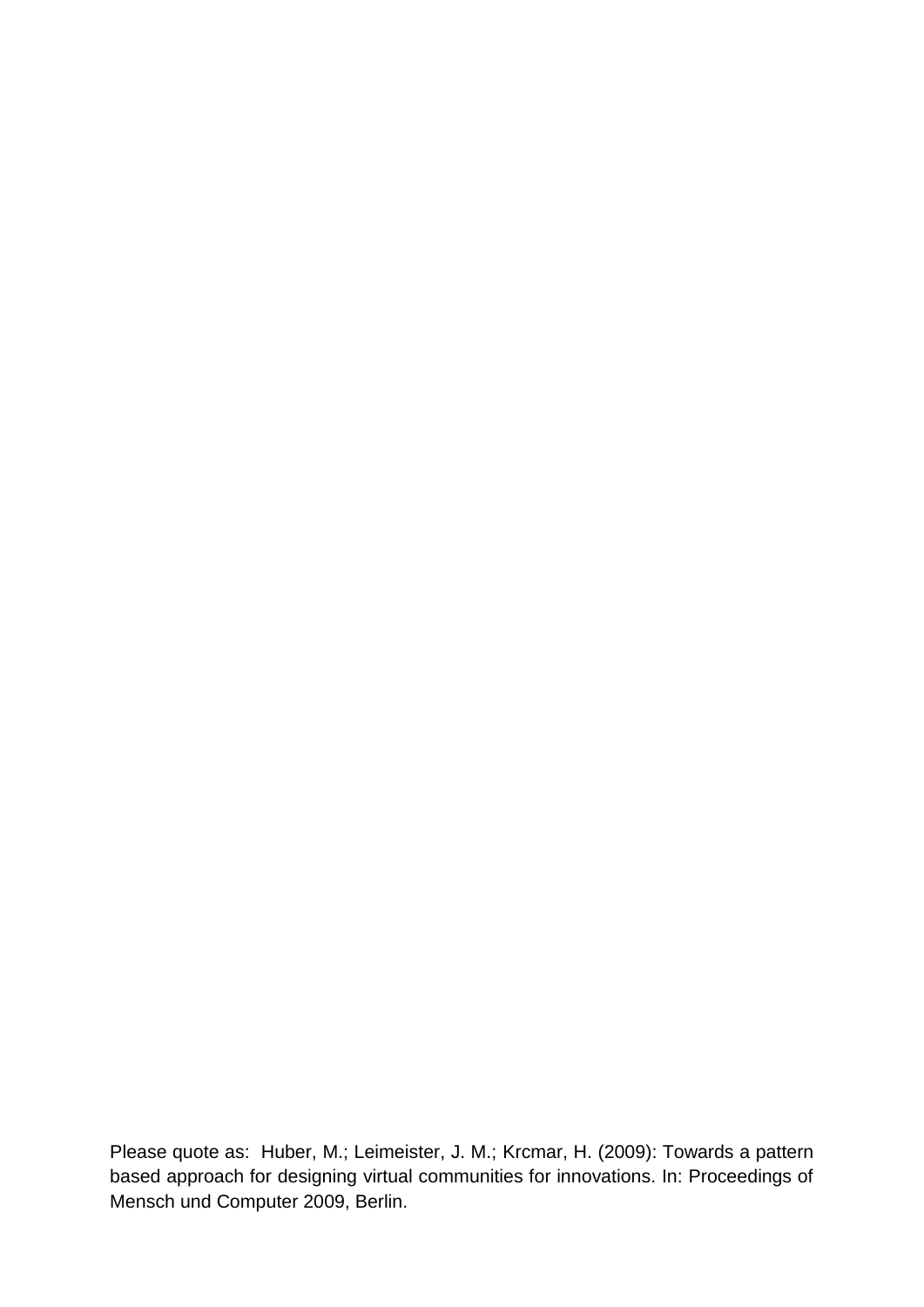# **Towards a pattern based approach for designing virtual communities for innovations**

Michael J. Huber, Jan Marco Leimeister, Helmut Krcmar

Chair for Information Systems Technische Universität München Boltzmannstr. 3 85748 Garching hubermic@in.tum.de leimeister@in.tum.de krcmar@in.tum.de

**Abstract:** In the field of Open Innovation, virtual communities set up by companies in order to integrate customers into their innovation process are a new and promising instrument. As there is actually a lack of systematic approaches for designing these communities, in this paper, we propose a pattern based two-step model, which enables non-intuitive design choices for virtual communities for innovations.

# **1 Introduction**

In the past, companies' research and development departments were the only place of ideation and development of innovations. Innovative strength has been seen as one of the most valuable goods a company owns and thus, the innovation process has been a strictly internal issue, separated and isolated from the world outside the company. In the course of this isolation, innovations often were limited to enhancements of a company's existing products whereas only few radical innovations have been developed. The customer has thereby been seen primary as a source of need-information but not as source of solution-information.

In recent years, a paradigm shift has emerged, making efforts to open up companies' innovation processes in order to benefit from external sources in terms of various stakeholders as well as from synergies and the cooperation with other companies. This approach, often referred to as "Open Innovation" [Ch03, Hi06, HK02], becomes more and more important in product development. Literature describes the integration of customers as one of the biggest resources for innovations [TBP97, WP07]. Chesbrough [Ch03] illustrates this new paradigm of Open Innovation in the context of industrial research and development based on the following idea: The integration of stakeholders will open up the company's innovation funnel. Thus more potential ideas for creating innovations pour into the innovation process. The role of stakeholders thereby is not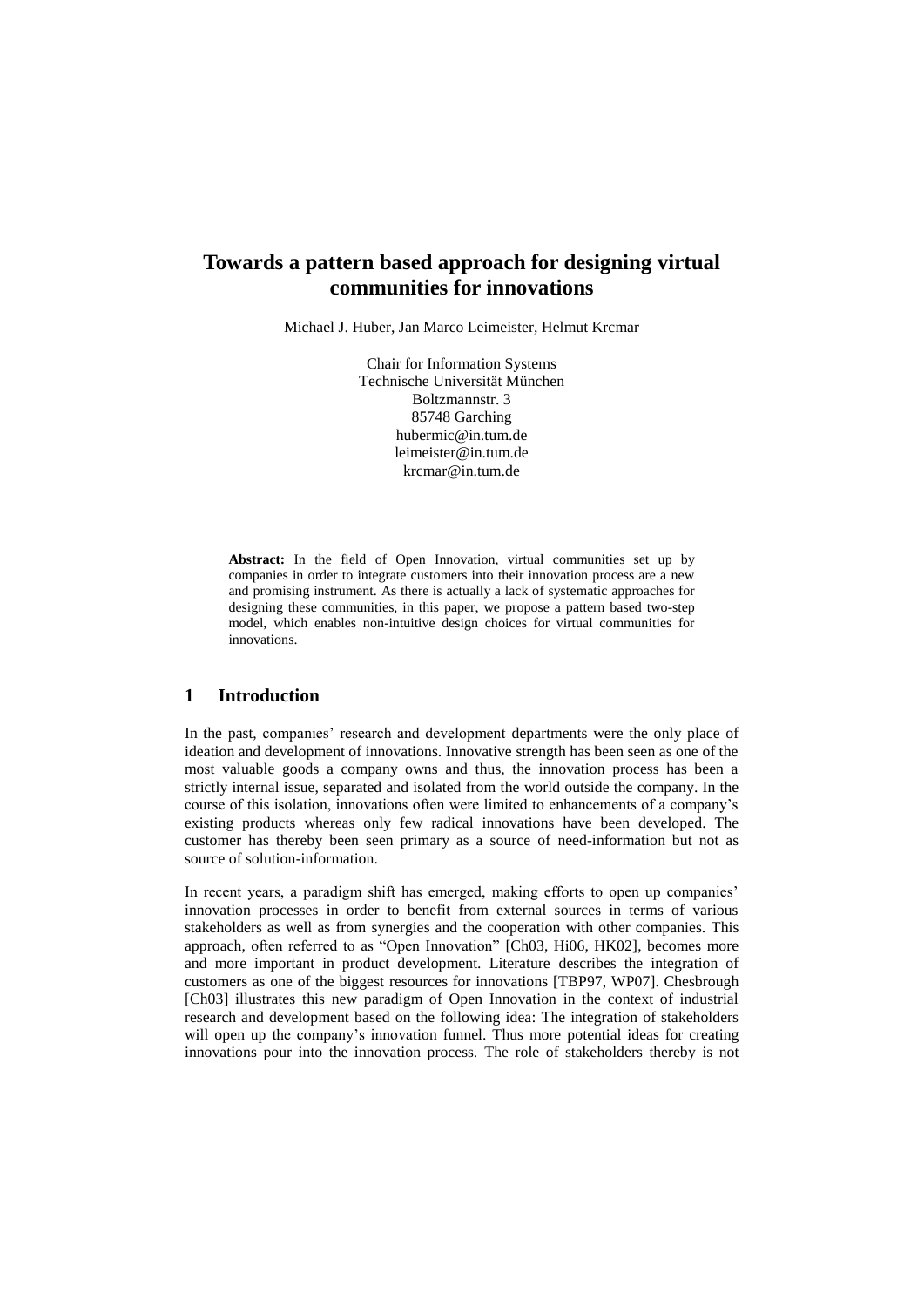limited to the provider of need-information any more. They are rather seen as a source of new ideas, solutions and innovations. In other words: the amount of innovation potential that comes into the company's innovation funnel is rising because more actors are actively involved.

Besides core methods described in literature – namely the Lead-User-Method [UH88], Toolkits  $[HK02]$  and ideas competitions  $[WA07]$  – a relatively new phenomenon which takes advantage of the innovative strength of collaborating stakeholders are virtual communities which are induced by companies in order to access the creative capabilities of their members. Examples for these communities can be found in terms of "my Starbucks idea<sup>"1</sup> by Starbucks or "IdeaStorm"<sup>2</sup> by Dell. Both are platforms which enable virtual communities formed by customers and other stakeholders in order to develop innovative ideas during the first stages of the innovations process, where ideas are contributed, collaboratively discussed, rated and commented. In literature, an example for the concept of such a community for innovations which aims at covering the whole innovation process in the field of software related innovations can be found in [Br08] introducing the GENIE research project.

At present however, little is known about how to utilize the know-how of these communities [Fu06]. Existing attempts to leverage the innovative potential of virtual communities in terms of internet based community platforms mostly are developed by marketing or web development agencies. Having some experience concerning the implementation of virtual communities to a certain extent, they ideally follow bestpractice or seat-of-the-pants approaches related to user interface design and community building. However, a systematic and well founded approach for designing and developing such communities in terms of an internet based platform is missing in practice. Neither does literature offer a suitable approach concerning the in-depth technical design of such a community. Nevertheless, plenty of literature can be found on topics like collaboration theory (e.g. [BVN03)], the support of creative tasks as they appear during idea generation (e.g. [Sh02]), the motivation of people joining and contributing to virtual communities (e.g. [Hu09, Le09]) and aspects concerning the establishment of virtual communities (e.g. [LK06]) which all influence the proper design of such communities. Furthermore, several resources can be found, offering design patterns for community websites<sup>3</sup>. Yet, these pattern libraries are mostly compilations of best practice solutions without further theoretical background.

# **2 Developing a pattern based approach**

In order to establish a well founded approach on how to design virtual communities for innovations, here we propose a pattern based two-step approach for the design of functional units which can be combined in order to implement a comprehensive platform for virtual communities for innovations. Based on established theories and

 $\overline{a}$ 

<sup>1</sup> http://mystarbucksidea.force.com

<sup>2</sup> http://www.ideastorm.com

<sup>&</sup>lt;sup>3</sup> E.g. the Yahoo Design Patterns library http://developer.yahoo.com/ypatterns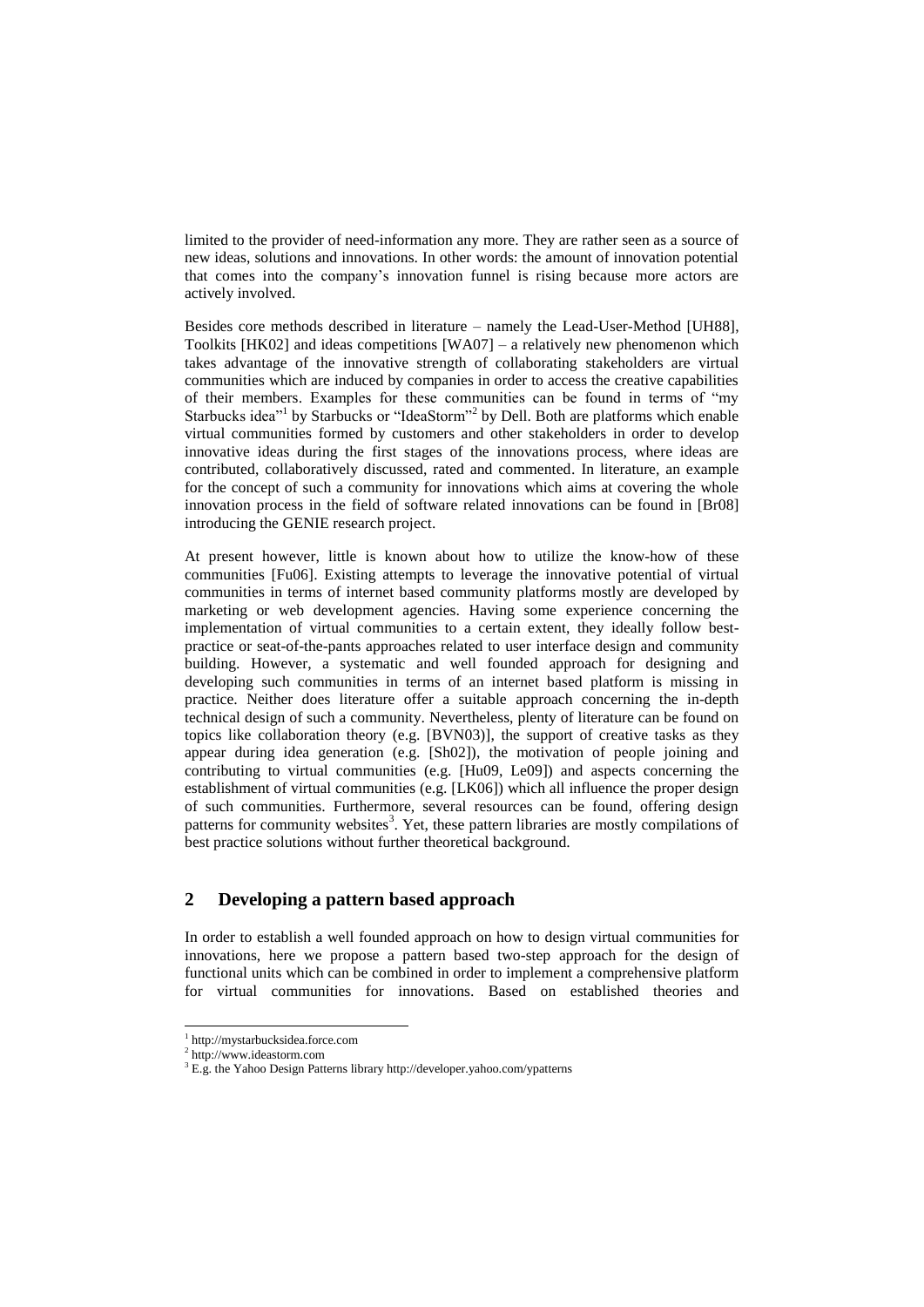methodologies, namely theory driven design and a pattern based approach out of the domain of collaboration engineering, our approach thus aims at improving phenomenons like the quality of developed ideas, the motivation of people to contribute or improved collaboration within these virtual communities.

#### **2.1 Theory based identification of functionalities**

If you want to implement a virtual community, one of the first questions you have to face is which functionalities you will implement on the community platform. Actually, a wide array of out-of-the box solutions in terms of content management or portal solutions exists, which offer an even wider array of functionalities by various components, tools or modules each. However, there is no approach which tells you which functionalities or what combination of functionalities you should choose (or implement from scratch if necessary) in order to design your community so that it produces a desired result.

In order to face this dilemma, in the first step of our approach we propose the identification of functionalities based on the theory driven design approach according to Briggs [Br06]. Theory driven design at a glance is based on considering theories in terms of models of cause and effect which are suitable to explain a certain phenomenon of interest. We illustrate the approach of theory driven design using a tangible example based on theories of motivation we developed in the course of a research project.

In [Le09], we derived functionalities for an internet based ideas competition whose participants are members of a virtual community for innovations. We started to apply theory driven design by identifying the phenomenon of interest we wanted to influence by functionalities in a first step: the participation of an individual in the competition. In a second step, we stated theories which serve as models of cause and effect explaining the desired effect – namely the participation in the competition. Therefore, we adapted an established theoretical model out of the field of motivation psychology which is shown in figure 1.



Figure 1: Example for theory driven design: the MIAB model according to [Le09]

The model shown in figure 1 states the following theory: in general, every person is bound to distinct (intrinsic and extrinsic) motivations. Examples for these motivations related to competitions are self-esteem, fun (each intrinsic) or winning prizes (extrinsic). The different motives of an individual can be activated by adequate incentives, which results in a distinct behavior of the individual (in our case participation). Using this theory (as a model of cause and effect), we identified functionalities which support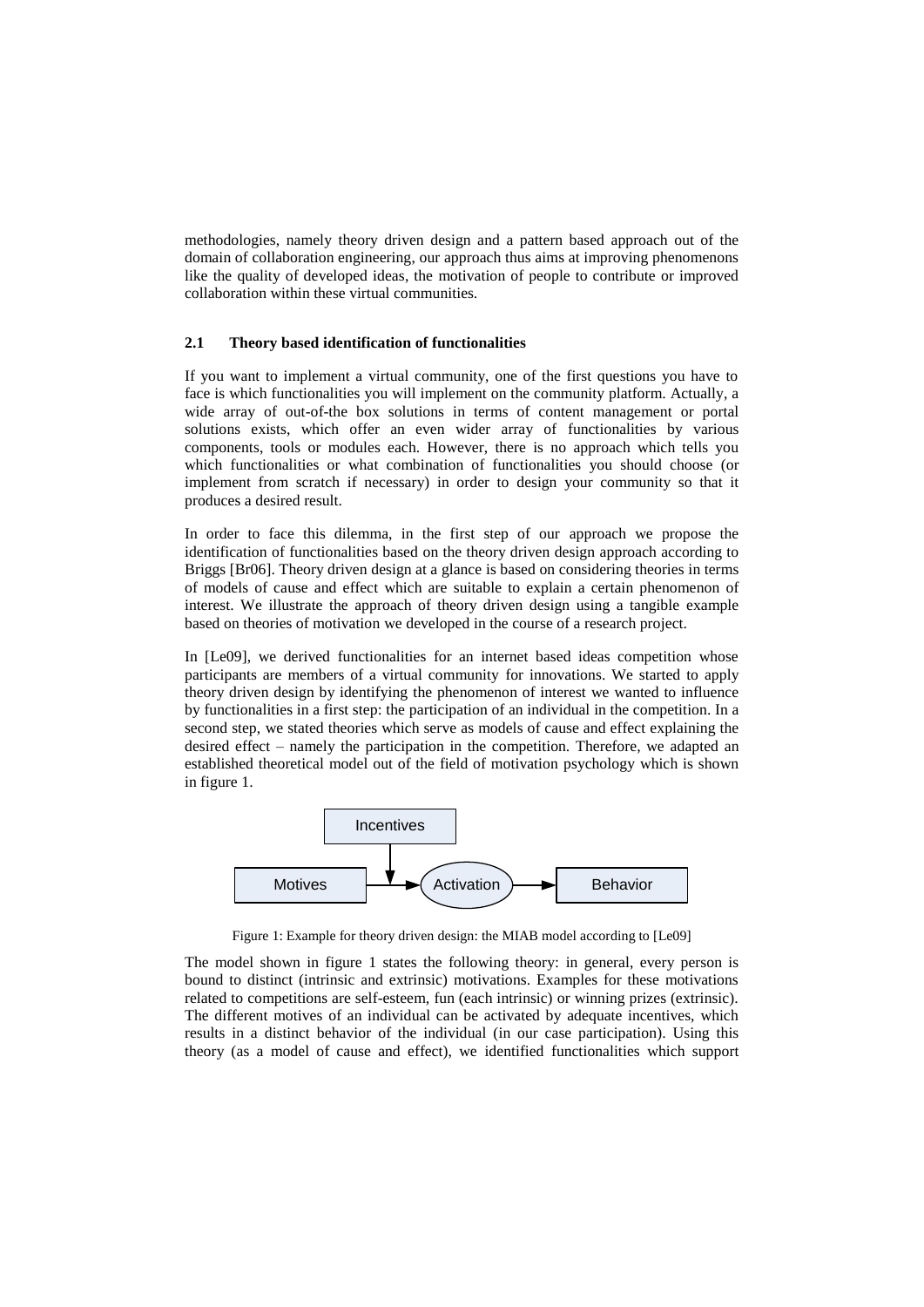incentives suitable to activate these different motives. Thus, we implemented for example a functionality called "Top-Idea" which exposes a high-class idea at a prominent position on the platform in order to honor the author's skills. This functionality intends to activate the motive "self-marketing" we identified in the area of ideas competitions.

Another example implementing the identification of functionalities based on theory driven design can be found in [Hu09]. This example deals with the derivement of functionalities based on established theories on creativity support. Amongst others, there we derived functionalities which enable browsing, filtering and searching capabilities regarding all the information produced by the community in terms of a knowledge base. These capabilities are an essential precondition for creative work according to a creativity support framework called "GENEX" by [Sh02] we took as a basis for theory driven design.

The application of the first step of our approach leads us to non-intuitive design choices which produce results beyond those possible with an intuitive approach. The outcome is a set of functionalities grounded on reasonable models of cause and effect and leading to predictable results. However, functionalities of virtual community platforms do not appear isolated but always in context. For example, the configurations of a chat room or the organizational conditions of a group-chat are important information in addition to the functionalities themselves. This implicates the need of a comprehensive functional unit consisting of the functionality itself and additional information on its configuration and application.

### **2.2 Building pattern based functional units**

As a suitable way to combine functionalities with additional information on how to use them – which forms the second step of our approach – we identified a pattern based approach called ThinkLet approach, described by [Br01]. This approach stems from research on Group Support Systems (GSS). ThinkLets can be described at a glance as "the smallest unit of intellectual capital required to create one repeatable, predictable pattern of thinking among people working toward a goal" [Br01]. They are a combination of a distinct tool (which enables certain functionalities), its configuration and a so called script, which contains information on how to use the tool.

As an example for the second step of our approach we refer to the "Top-Idea" functionality mentioned above. In order to achieve a pattern based functional unit concerning this functionality, we add additional information about its configuration and a script on how to use it. The configuration includes for example information on how an idea in a virtual community for innovations becomes a top-idea. This could for example be based on a community rating or the decision of the platform's organizers. The scrip includes for example information on the wording to be used entitling the Top-Idea component. It could be called "Top-Idea", "Coolest Idea" or even "Hot stuff", depending for example on the target-audience of the virtual community. Another example for information a script provides is the maximum duration, an idea has the status of a "Top-Idea" in order to provide sufficient variation by changing the featured idea after a certain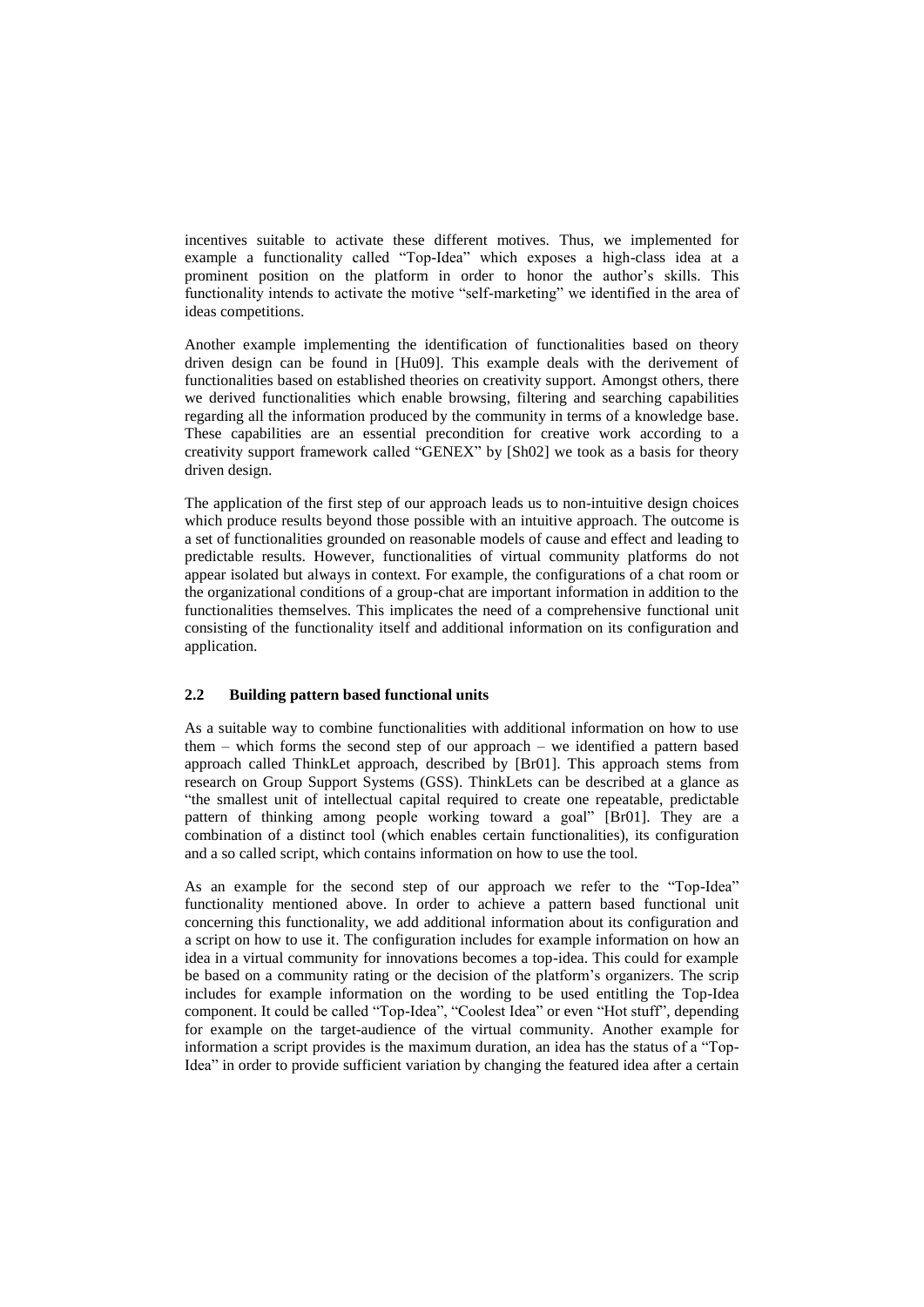period of time. The combination of step one and two of our approach is shown in figure 2.



Figure 2: Step two – building pattern based functional units

Although the origin of the ThinkLet approach is Group Support Systems, which usually concerns small groups of people working at the same time at the same place towards a group goal, we think this approach can be transferred to functionalities which are used for large groups working at different times at different places towards a group goal. This is because the definition of a ThinkLet does not contain any restrictions in terms of time, place and amount of collaborating people.

## **3 Conclusion & Outlook**

In this paper, we introduced a two-step pattern based approach for identifying pattern based functional units for virtual communities for innovations. The first step proposes theory driven identification and design of functionalities. The second step enriches these functionalities with additional information on how to configure and use them resulting in pattern based functional units.

Our proposition can be used as an addition or an additional implementation related indepth step in combination with established approaches for implementing a virtual community for innovations. As an example, our approach can be used in combination with the design science framework according to [He04]. As we want to implement a virtual community for innovations in the context of a current research project, in future work we will extend the design science framework, in order to include our approach as a way to derive design choices in a non-intuitive way. In [Le09] and [Hu09], we applied the proposed approach in a first run for communities for innovations. For future research, based on these results, we are planning to develop a comprehensive set of pattern based units according to our approach and implement a virtual community for innovations which furthermore will enable a detailed evaluation of our approach.

Concluding, even though we proposed our approach with the focus on developing virtual communities for innovations, we think it is adoptable for designing software artifacts of any other domain as well. This of course has to be evaluated by future research.